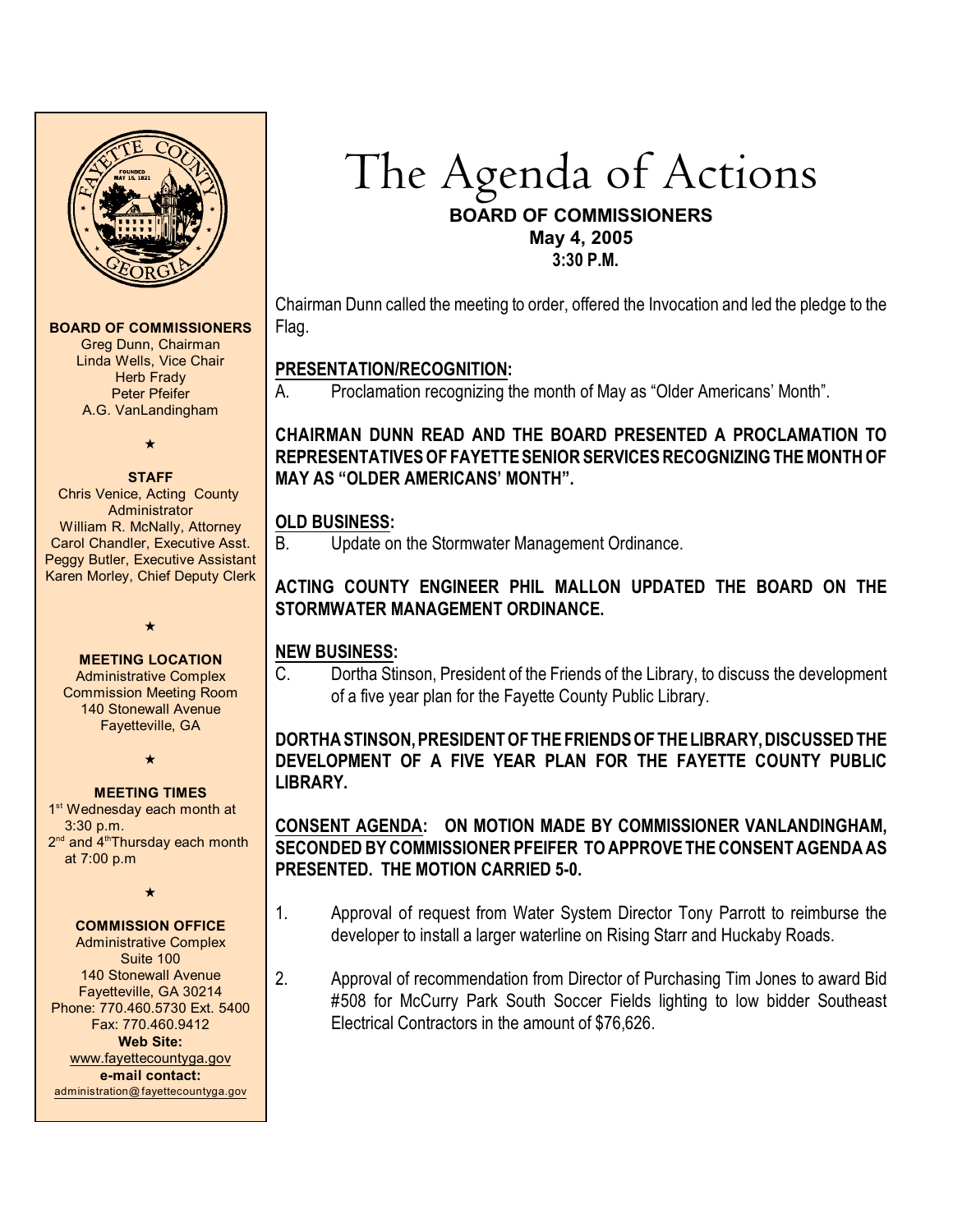# **Action Agenda May 4, 2005 Page 2**

- 3. Approval of request from Director of Recreation Anita Godbee for a budget adjustment to increase Soccer Light Refurbishment "P0005" CIP budget by \$30,000 to cover additional cost needed to award project as recommended by the Director of Purchasing Tim Jones to low bidder Southeast Electrical Contractors.
- 4. Approval to enter into D.O.T. contract LAR05-S007(761) for resurfacing of several county roads.
- 5. Approval ofElections Supervisor Carolyn Combs's request to authorize the Chairman to execute grant application for funding to improve the accessibility of elections to individuals with disabilities.

### **PUBLIC COMMENT:**

Members of the public are allowed up to five minutes each to address the Board on issues of concern other than those items which are on this evening's agenda.

**Kim Finck:** KimFinck, 330 North Fayette Drive, Fayetteville asked for the Board's consideration in amending the animal control ordinance to allow a citizen to have more than three animals.

### **STAFF REPORTS:**

**MAY 12**<sup>TH</sup> BOARD OF COMMISSIONERS MEETING CANCELED: Executive Assistant Carol Chandler asked for the Board's consideration in canceling the May 12<sup>th</sup>, 2005 Board of Commissioners' meeting due to a lack of agenda items.

**ON MOTION MADE BY COMMISSIONER VANLANDINGHAM, SECONDED BY COMMISSIONER WELLS TO CANCEL THE MAY 12TH, 2005 BOARD OF COMMISSIONERS' MEETING DUE TO A LACK OF AGENDA ITEMS. THE MOTION CARRIED 5-0.**

**DIRECTOR OF PUBLIC WORKS LEE HEARN:** Director of Public Works Lee Hearn discussed the Intergovernmental Agreement for Johnson Road over Line Creek Bridge Replacement, Fulton County Project No. T178 with the Board.

**PRESENTATION OF PROPOSED BUDGET FOR FISCAL YEAR 2006:** Director of Business Services Mark Pullium presented the proposed budget for Fiscal Year 2006 to the Board.

**BUDGET WORKSHOPS SCHEDULED:** Executive Assistant Carol Chandler confirmed that the Board's Budget Workshops would be held on May 16<sup>th</sup>, May 17<sup>th</sup>, and May 18<sup>th</sup>, 2005 beginning at 8:30 a.m. in the Commissioners' Conference Room, Suite100, 140 Stonewall Avenue, Fayetteville, Georgia. She remarked that these workshops are open to the public.

ANIMAL CONTROL AGREEMENT WITH THE TOWN OF TYRONE: Attorney McNally asked for the Board's consideration in authorizing the Chairman to execute the Animal Control Agreement between Fayette County and the Town of Tyrone.